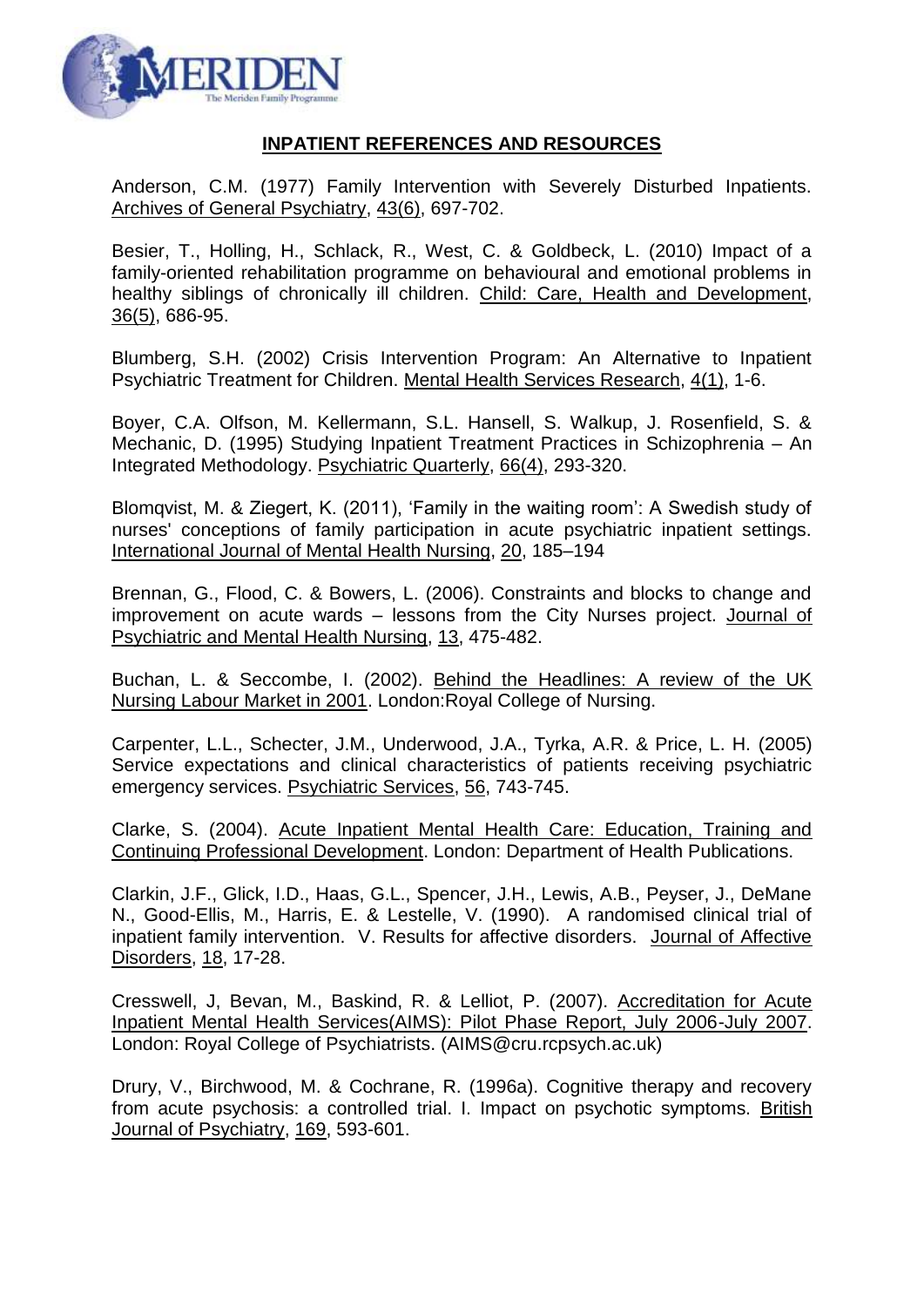Drury, V., Birchwood, M. & Cochrane, R. (1996b). Cognitive therapy and recovery from acute psychosis: a controlled trial. II. Impact on recovery time. British Journal of Psychiatry, 169, 602-607.

Dyck, D.G. Hendryx, M.S. Short, R.A. Voss, W.D. & McFarlane, W.R. (2002) Service Use Among Patients with Schizophrenia in Pychoeducational Multiple-Family Group Treatment. Psychiatric Services, 53(6), 749-754.

Garcia, I., Kennett, C., Quraishi, M. & Duncan, G. (2005). Acute Care 2004: A National Survey of Adult Psychiatric Wards in England. London: Sainsbury Centre for Mental Health

Giacco, D., Fiorillo, A., Del Vecchio, V., Kallert, T., Onchey, G., Raboch, J., Mastrogianni, A., Nawka, A., Hadrys, T., Kjellin, L., Luciano, M., De Rosa, C., Maj, M. & Priebe, S. (2012) Caregivers' appraisals of patients' involuntary hospital treatment: European multicentre study. The British Journal of Psychiatry, 201, 486- 491.

Glick, I.D., Clarkin, J.F., Haas, G.L. & Spencer, J.H. (1993). Clinical significance of inpatient family intervention: Conclusions from a clinical trial. Hospital and Community Psychiatry, 44 (9), 869-873.

Glick, I.D. Clarkin, J.F. Gretchen, L. Haas, G.L. Spencer, J.H. & Chen, C.L. (2004) A Randomized Clinical Trial of Inpatient Family Intervention: VI. Mediating Variables and Outcome. Family Process, 30(1), 85-99.

Glick, I.D. Spencer, J.H. Clarkin, J.F. Haas, G.L. Lewis, A.B., Peyser, J. DeMane, BN. Good-Ellis, M. Harris, E. & Lestelle, V. (1990) A Randomized Clinical Trial of Inpatient Family Intervention: IV. Followup Results for Subjects with Schizophrenia. Schizophrenia Research, 3(3), 187-200.

Glick, I.D., Clarkin, J.F., Spencer, J.H., Haas, G.L., Lewis, A.B., Peyser, J., Demane N., Good-Ellis, M., Harris, E. & Lestelle, V. (1985). A controlled evaluation of inpatient family intervention, I. Preliminary results of the six-month follow-up. Archives of General Psychiatry, 42, 882-886.

Glick, I.D., Sharfstein, S.S. & Schwartz, H.I. (2011) [Inpatient psychiatric care in the](http://www.ncbi.nlm.nih.gov/pubmed/21285100)  [21st century: the need for reform.](http://www.ncbi.nlm.nih.gov/pubmed/21285100) Psychiatric Services, 62(2), 206-9.

Goldbeck, L., Holling, I., Schlack, R., West, C. & Besier, T. (2011) The impact of an inpatient family-oreinted rehabilitation program on parent-reported psychological symptoms of chronically ill children. Klinishe Padiatrie, 223(2), 79-84.

Greenberg, L. Fine, S.B. Cohen, C. Larson, K. Michaelson-Baily, A. Rubinton, P. & Glick I.D. (1988) An Interdisciplinary Psychoeducation Program for Schizophrenic Patients and Their Families in an Acute Care Setting. Hospital Community Psychiatry, 39 (3), 277-82.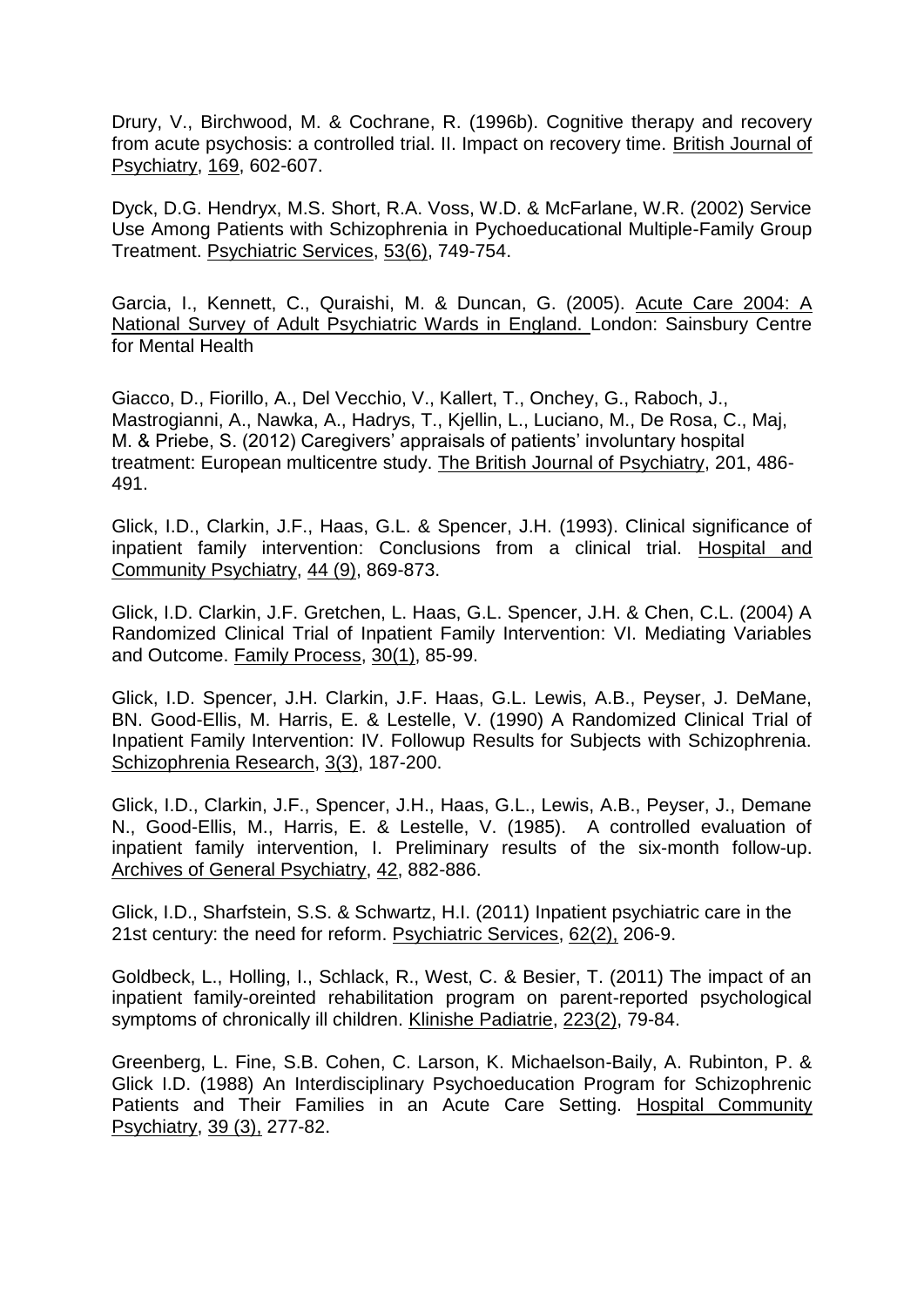Haas, G.L. Glick, I.D. Clarkin, J.F. Spencer, J.H. & Lewis, A.B. (1990) Gender and Schizophrenia Outcome: A Clinical Trial of an Inpatient Family Intervention. Schizophrenia Bulletin, 16(2), 277-92.

Haas, G.L., Glick, I.D., Clarkin, J.F., Spencer, J.H., Lewis, A.B., Peyser, J., Demane N., Good-Ellis, M., Harris, E. & Lestelle, V. (1988). Inpatient family intervention. II Results at hospital discharge. Archives of General Psychiatry, 45, 217-224.

Hardcastle, M., Kennard, D., Grandison, S. & Fagin, L. (Eds.) (2007) Experiences of Mental Health In-patient Care: Naratives from service users, carers and professionals. London: Routledge

Hawkes, K. Hopkins, C. & Read, A. (2001) Finding the Centre of the Cyclone: Reflective Family Work in a Psychiatric Crisis Service. Mental Health Practice, 5  $(4)$ , 14-17.

Hopkins, C. & Niemiec, S. (2007) Mental Health Crisis at Home: Service User Perspectives on What Helps and What Hinders**.** Journal of Psychiatric and Mental Health Nursing, 14(3), 310-318.

Hunter, D.E. (1985) On the Boundary, Family-Therapy in a Long-Term Inpatient Setting. Family Process, 24(3), 339-348.

Jankovic, J., Yeeles, K., Katsakou, C., Amos, T., Morriss, R., Rose, D., Nichol, P., McCabe, R. & Priebe, S. (2011) Family caregivers' experiences of involuntary psychiatric hospital admissions of their relatives – a qualitative study. PLoS ONE*,* 6(10): e25425. doi:10.1371/journal.pone.0025425

Jones, M. (2005). Supporting the application of psychosocial interventions in adult inpatient services. Mental Health Practice, 9, 42-44.

Keefler, J. & Koritar, E. (1994). Essential elements of a family psychoeducational program in the aftercare of schizophrenia. Journal of Marital and Family Therapy, 20(4), 369-379.

Kok, C.J. & Leskela, J. (1996). Solution-focused therapy in a psychiatric hospital. Journal of Marital and Family Therapy, 22, 397-406.

Lee, H.J., Esther, C.L., Chen, M.B., Su, T.P. & Chiang, L.C. (2016). Randomised, controlled trail of a brief family-centred care programme for hospitalised patients with bipolar disorder and their family caregivers. International Journal of Mental Health Nursing.

Lemmens, G., Eisler, I., Heireman, M. & Van Houdenhove, B. (2005). Family discussion groups with patients with chronic pain and their family members: a pilot study. Australian and New Zealand Journal of Family Therapy, 26, 31-32.

Lemmens, G., Eisler, I., Migerode, L., Heireman, M. & Demyttenaere, K. (2007). Family discussion group therapy for major depression: a brief systemic multi-family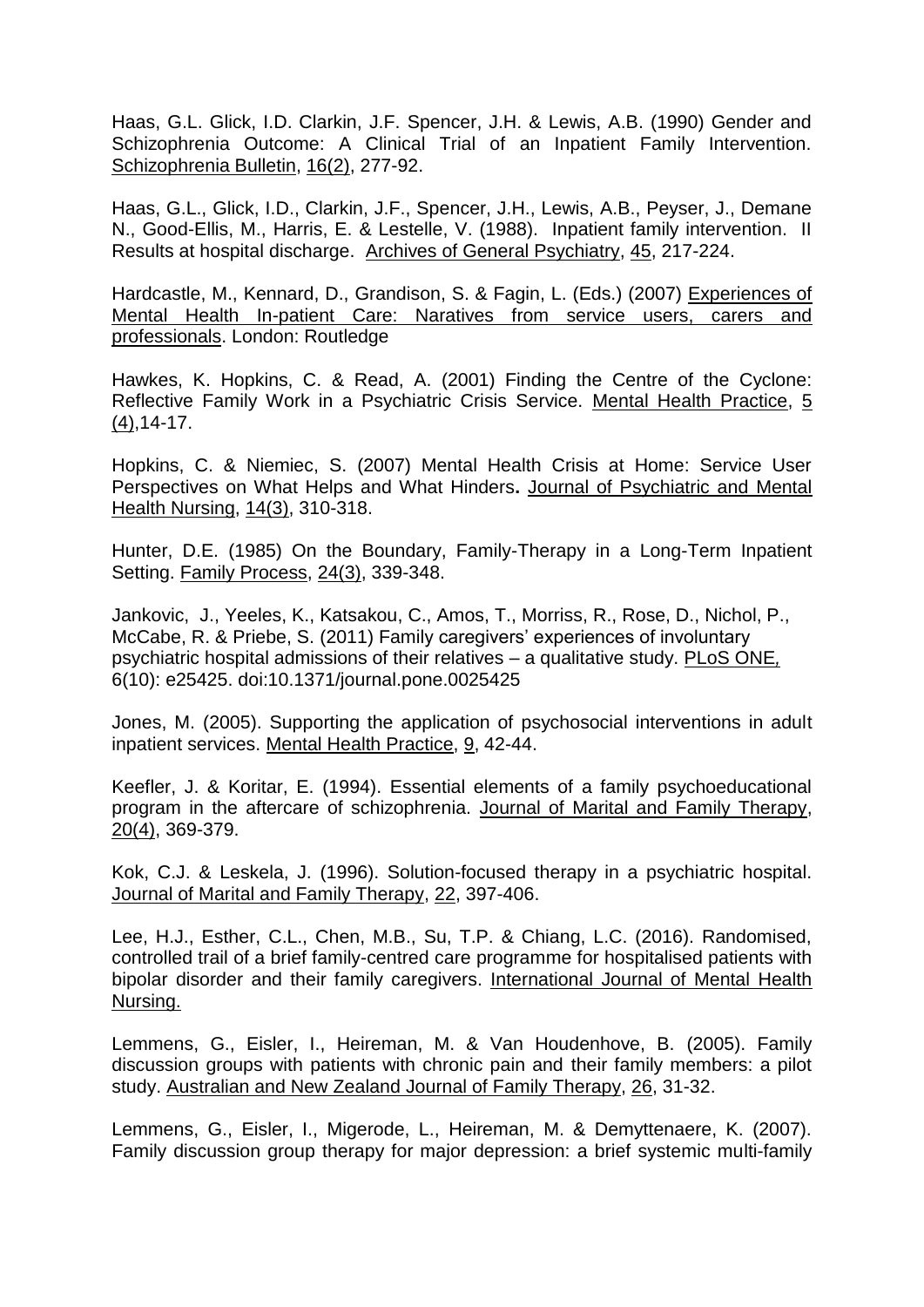group intervention for hospitalized patients and their family members. Journal of Family Therapy, 29, 49-68.

Lepage, S.J.M. (2005) Family Intervention in First Episode Psychosis: Expanding and Integrating the Partnership and Family Consultation Models. Journal of Family Psychotherapy, 16(3), 85-104.

Lowyck, B. de-Hert, M. Peeters, E. Gilis, P. & Peuskens, J. (2001) Can We Identify the Factors Influencing the Burden on Family Members of Patients with Schizophrenia. International Journal of Psychiatry in Clinical Practice, 5(2), 89-96.

Mansell, C. & Fadden, G. (2009). Meeting the needs of families on inpatient units. In F. Lobban and C. Barrowclough (Eds.) A Casebook of Family Interventions for Psychosis. Chichester: Wiley and Sons

Mansheim, P.A. (1989) Working with Families on an Inpatient Psychiatric Unit for Children – Hospital Staff Members are Family Therapists, Too. Contemporary Family Therapy, 11(4), 267-275.

McCann, E. & Bowers, L. (2005). Training in cognitive behavioural interventions on acute psychiatric inpatient wards. Journal of Psychiatric and mental Health Nursing, 12, 215-222.

McGeorge, M., Cresswell, J, Beavon, M. & Chan, D. (2006). Accreditation for Acute Inpatient Mental Health Services (AIMS): Standards for Acute Inpatient Wards and Accreditation Process. London: Royal College of Psychiatrists.

Mullen, A. (2009) Mental Health Nurses Establishing Psychosocial Interventions Within Acute Inpatient Settings. International Journal of Mental Health Nursing, 18(2), 83-90.

Navidian, A., Phalavanzadeh, S. & Yazdani, M. (2010) The effectiveness of family training on family caregivers of inpatients with mental disorders. Iranian Journal of Psychiatry and Clinical Psychology, 16 (2), 99-106.

Olfson, M., Glick, I.D. & Mechanic, D. (1993). Inpatient treatment of schizophrenia in general hospitals. Hospital and Community Psychiatry, 44, 40-44.

Olson, T.A. (2014). Understanding the underutilisation of follow-up care programmes for families following psychiatric hospitalisation. Dissertation Abstracts International: Section B: The Science and Engineering, 74(8).

Onyett, S. Linde, K. Glover, G. Floyd, S. Bradley, S. & Middleton, H. (2008) Implementation of Crisis Resolution/Home Treatment Teams in England: National Survey 2005-2006. Psychiatric Bulletin, 32, 374-377.

Rigby, L. Pattison, R. Pilkington, C. & Winstanley, F. (2008) Psychosocial Interventions During Crisis Resolution. Mental Health Today, March, 29-31.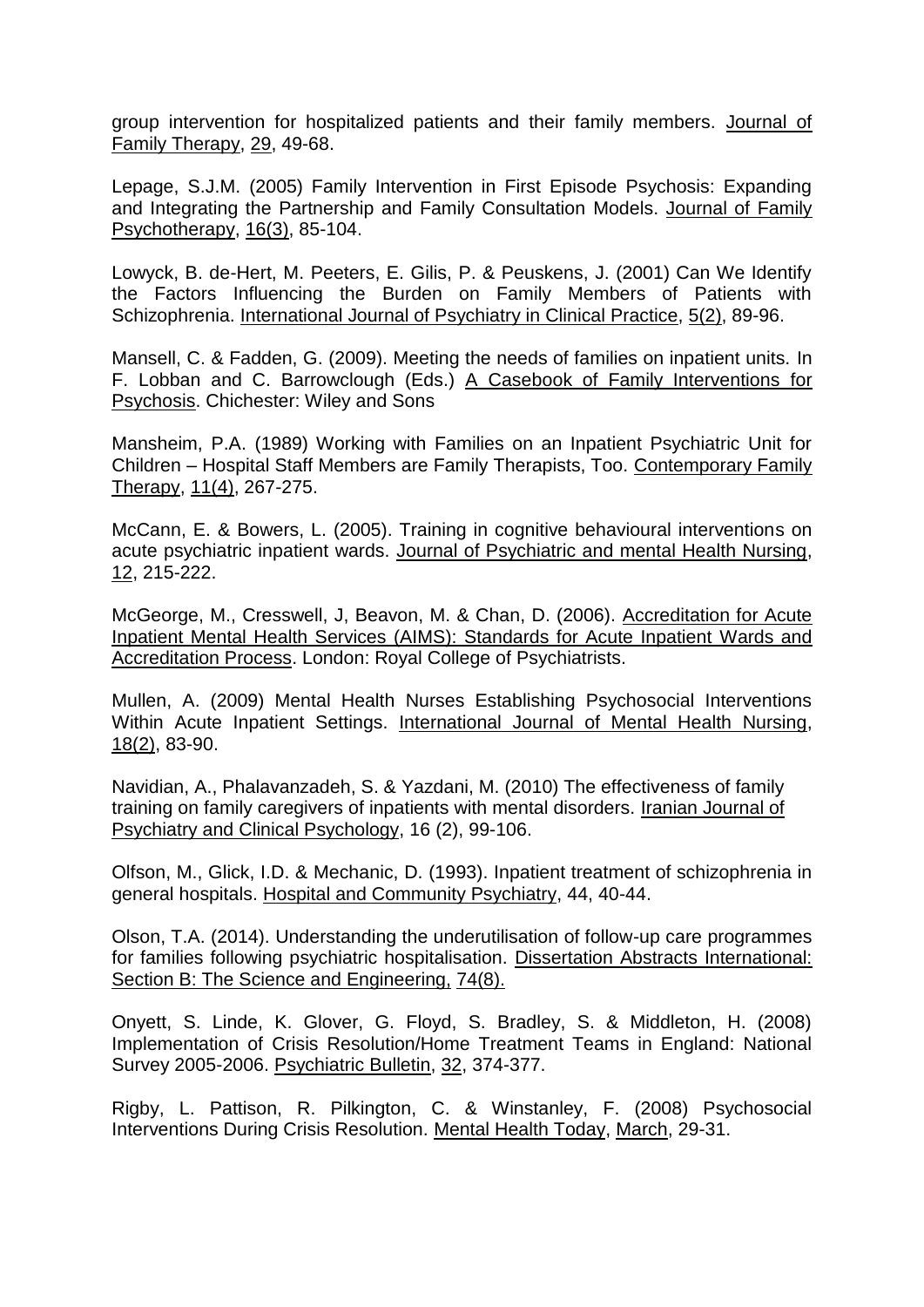Rivett, M., Tomsett, J., Lumsdon, P. & Holmes, P. (1997). 'Strangers in a familiar place': the evolution of a family therapy clinic within an in-patient adolescent unit. Journal of Family Therapy, 19, 43-57.

Ro-Trock, G.K; Wellisch, D.K. & Schoolar, J.C. (1977) A Family Therapy Outcome Study in an Inpatient Setting. American Journal of Orthopsychiatry, 47(3),514–522.

Rumina, T., Harriet, M., Griffith, M., Agnes, C. & Koravangattu, V. (2016). Carers matter: Promoting the inclusion of families within acute inpatient settings. Journal of Psychiatric Intensive Care, 12(2), 69-77.

Sainsbury Centre for Mental Health (1998). Acute Problems: A Survey of the Quality of Care in Acute Wards. London: Sainsbury centre for Mental Health. London: Sainsbury Centre for Mental Health.

Sholevar, G.P. Glick, I.D. & Sholevar, E.H. (2003) Family Intervention and Psychiatric Hospitalization. In Textbook of family and couples therapy: clinical applications, p637-655 American Psychiatric Publishing, Inc Washington, DC, US

Slade, M., Pinfold, V., Rapaport, J., Bellringer, S., Banerjee, S., Kuipers, E. & Huxley, P. (2007) Best practice when service users do not consent to sharing information with carers. British Journal of Psychiatry, 190, 148-155.

Spencer, J.H., Glick, I.D., Haas, G.L., Clarkin, J.F., Lewis, A.B., Peyser, J., DeMane N., Good-Ellis, M., Harris, E. & Lestelle, V. (1988). A randomised clinical trial of inpatient family intervention. III. Effects at 6-Month and 18-Month Follow-Ups. The American Journal of Psychiatry, 145(9), 1115-1121.

Stanbridge, R.L., Burbach, F.R., Rapsey, E.H.S., Leftwwich, S.H. & Mclver, C.C. (2013). Improving partnerships with families and carers in in-patient mental health services for older people: A staff training programme and family liaison service. Journal of Family Therapy, 35(2), 176-197.

Swadi, H., Bobier, C., Price, L. & Craig, B. (2010) Lessons from an audit of psychoeducation at an older adolescent inpatient unit. Australasian Psychiatry,  $18(1)$ , 53-56.

Tarrier, N. Barrowclough, C. Vaughn, C. Bamrah, J.S. Porceddu, K. Watts, S. & Freeman, H.L. (1988) The Community Management of Schizophrenia: A Controlled Trial of a Behavioural Intervention with Families to Reduce Relapse. British Journal of Psychiatry, 152, 532-542.

Tarrier, N. Barrowclough, C. Vaughn, C. Bamrah, J.S. Porceddu, K. Watts, S. & Freeman, H.L. (1989) Community Management of Schizophrenia: A Two-Year Follow-Up of a Behavioural Intervention with Families. British Journal of Psychiatry, 154, 625-628.

Taylor, R., Mellotte, H., Griffiths, M., Compton, A. & Valsraj, K. (2016). Carers matter: Promoting the inclusion of families within acute inpatient settings. Journal of Psychiatric Intensive Care, 12(2), 69-77.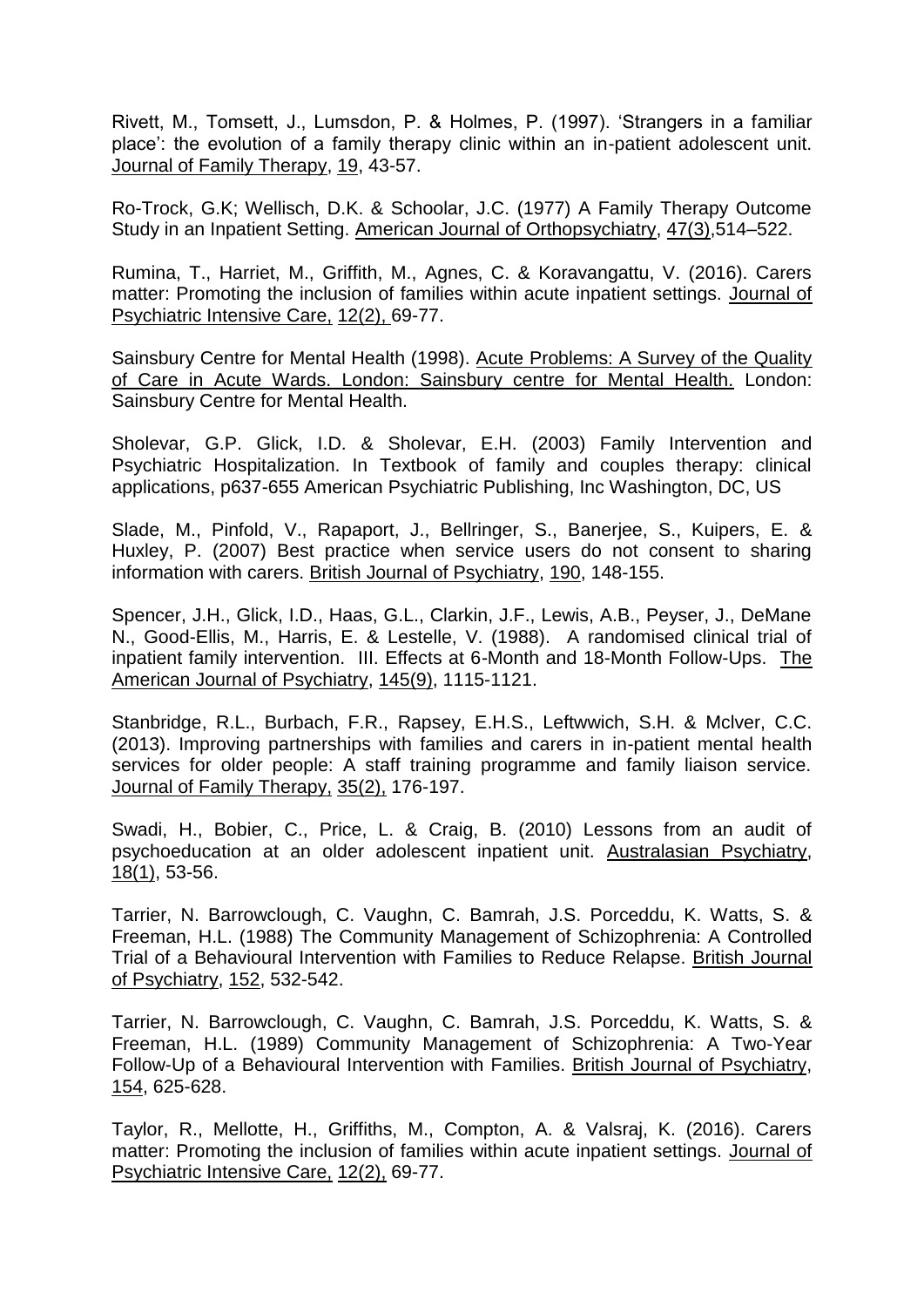Vaddadi, K.S., Soosai, E., Gilleard, C.J. & Adlard, S. (1997). Mental illness, physical abuse and burden of care on relatives: a study of acute psychiatric admission patients. Acta Psychiatrica Scandanavica, 95, 313-317.

Whitney, J., Murphy, T., Landau, S., Gavan, K., Todd, G., Whitaker, W. & Treasure, J. (2011) A practical comparison of two types of family intervention: An exploratory RCT of family day workshops and individual family work as a supplement to inpatient care for adults with anorexia nervosa. European Eating Disorders Review. [published online]

Zastowny, T.R. Lehman, A.F. Cole, R.E. & Kane, C. (1992) Family Management of Schizophrenia: A Comparison of Behavioural and Supportive Family Treatment. Psychiatric Quarterly, 63, 159-186.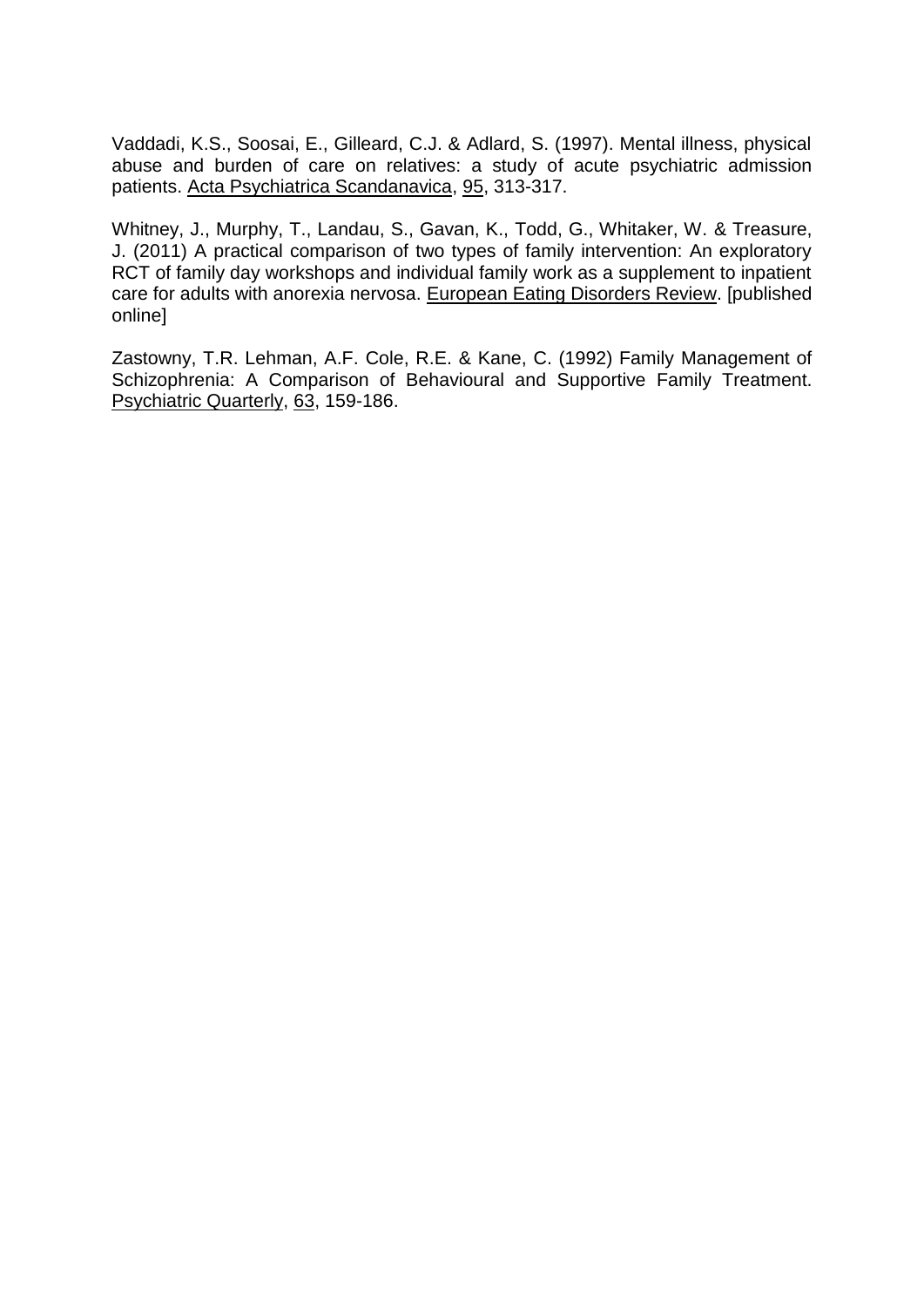# **RESOURCE LIST**

## **Training resources**

- The Journey Begins: Supporting Carers on an Acute Admission Ward. A training resource for use with staff working in in-patient services. Lu Duhig, (Lu.Duhig@awp.nhs.uk).Avon and Wiltshire Mental Health Partnership Trust
- Family Awareness Training for staff working in In-patient Services. A threestage training programme for in-patient staff. Also the Meriden Special Interest Group for Family Work in In-patient Services. Meriden West Midlands Family Programme, [www.meridenfamilyprogramme.com](http://www.meridenfamilyprogramme.com/)
- Partnerships in the Making: Carers in Mental Health. Carers DVD and Training Pack., A training pack that aims to address issues for acute staff around working with carers within in-patient settings enhanced by BME focussed DVD to integrate BME carers issues into mainstream acute staff training. DRE and Acute Care Programme CSIP SW. Francine.bradshaw@swdc.org.uk

Keeping the Family in Mind. A training resource with a DVD aimed at anyone who works with parents with mental health difficulties, their children and their families and is designed to raise awareness of the issues they face. [http://www.barnardos.org.uk/resources/research\\_and\\_publications.htm.](http://www.barnardos.org.uk/resources/research_and_publications.htm) [louise.wardale@barnardos.org,uk.](mailto:louise.wardale@barnardos.org,uk)

- An Information Pack for Relatives and Friends who Care for People with Mental Health Problems. Avon and Wiltshire mental Health Partnership NHS Trust.
- Parents in Hospitals: How mental health services can best promote family contact when a parent is in hospital. A report offering guidance on contact arrangements between parents in mental health settings and their children. www.barnardos.org.uk/parentsinhospital
- Being Seen and Heard: the needs of children of parents with mental illness. A video and DVD training pack for professionals which has some descriptions of the experiences of families when their parents are in hospital. Book Sales: Royal College of Psychiatrists, 17 Belgrave Square, London, SW1X 8PG. www.rcpsych.ac.uk/publications.aspx

# **Websites**

Reports on the rethink survey on confidentiality and information-sharing with carers: <http://www.sdo.lshtm.ac.uk/sdo542003.html>